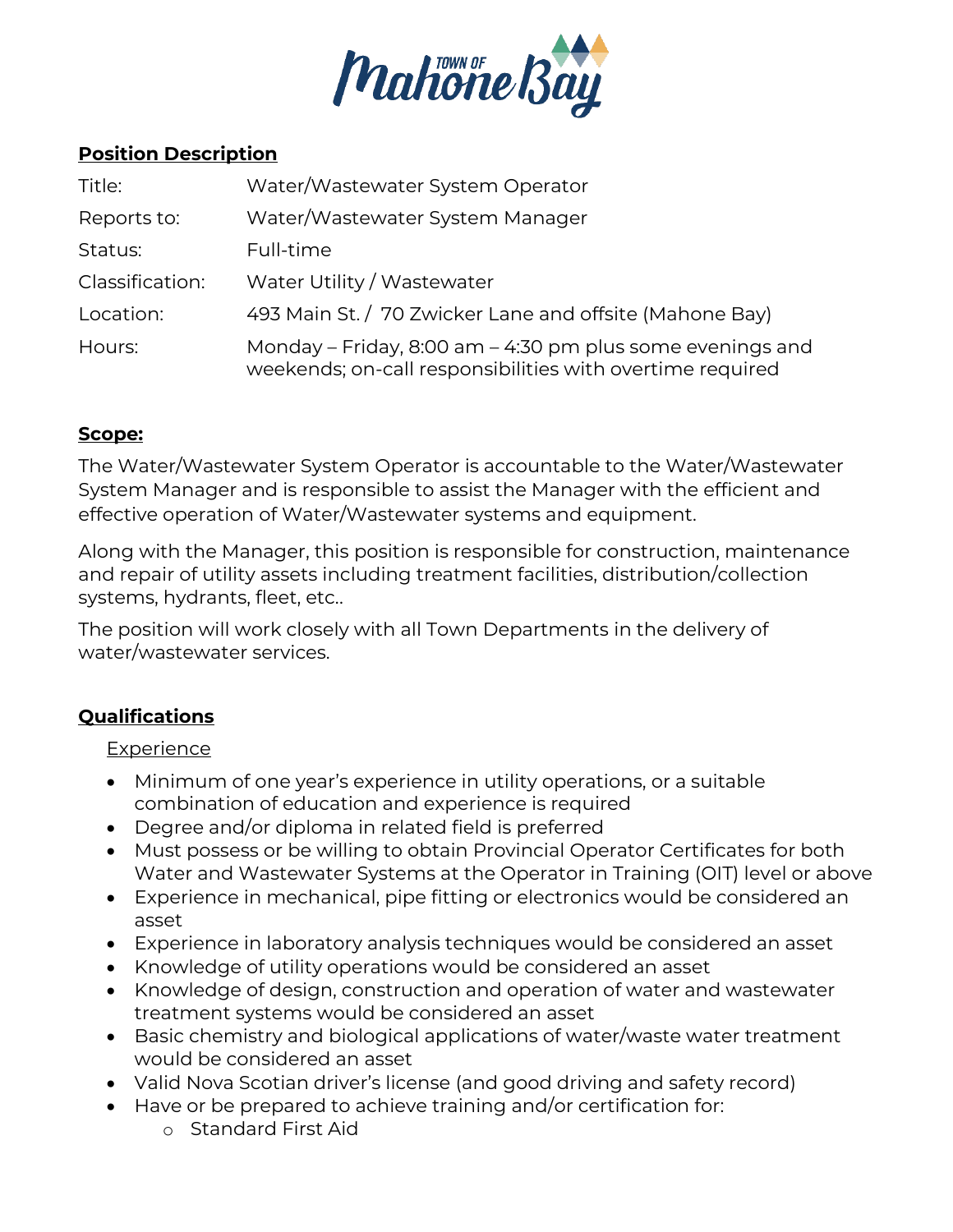- o Workplace Hazardous Materials Information System
- o Temporary Workplace Signing
- o Traffic Control Person
- o Confined Space Entry
- o Occupational Health and Safety Acts and Regulations
- Possess working knowledge of a SCADA system preferred
- Experience with fieldwork/GIS software preferred

### Skills

- Computer skills suitable for the preparation of reports, spreadsheets and correspondence associated with the position
- Strong problem solving and decision-making skills
- Quality-consciousness and exceptional attention to detail
- Demonstrated ability to commit to a team-oriented task or project and be able to work independently
- Must be able to**:**
	- o work outdoors in all weather conditions for extended periods;
	- o lift 50 pounds (chemical bags, manhole covers);
	- o shovel snow;
	- o assist another operator move pump parts 75 to 100 pounds;
	- o work in confined areas;
	- o work on knees for extended periods;
	- o stand for extended periods;
	- o move 45 gallons drums on a dolly;
	- o push/pull a pallet jack to move chemicals;
	- o work on a ladder; and
	- o other physical tasks as required.

# **Summary of Principle Duties and Functions**

## Specific Duties

- Coordinates with other staff to:
	- o provide connection and disconnection services;
	- o repair water/wastewater equipment and facilities damaged by storms or other causes;
	- o manage the construction / installation of new services;
	- o manage vehicle safety/compliance;
	- o install, set or remove meters associated with routine customer changes;
	- o support meter reading, billing and collection services
- Addresses all work orders and concerns and maintains appropriate records as required of the position
- Assists with maintenance programs and repairs to utility equipment vehicles and infrastructure at the direction of the Manager